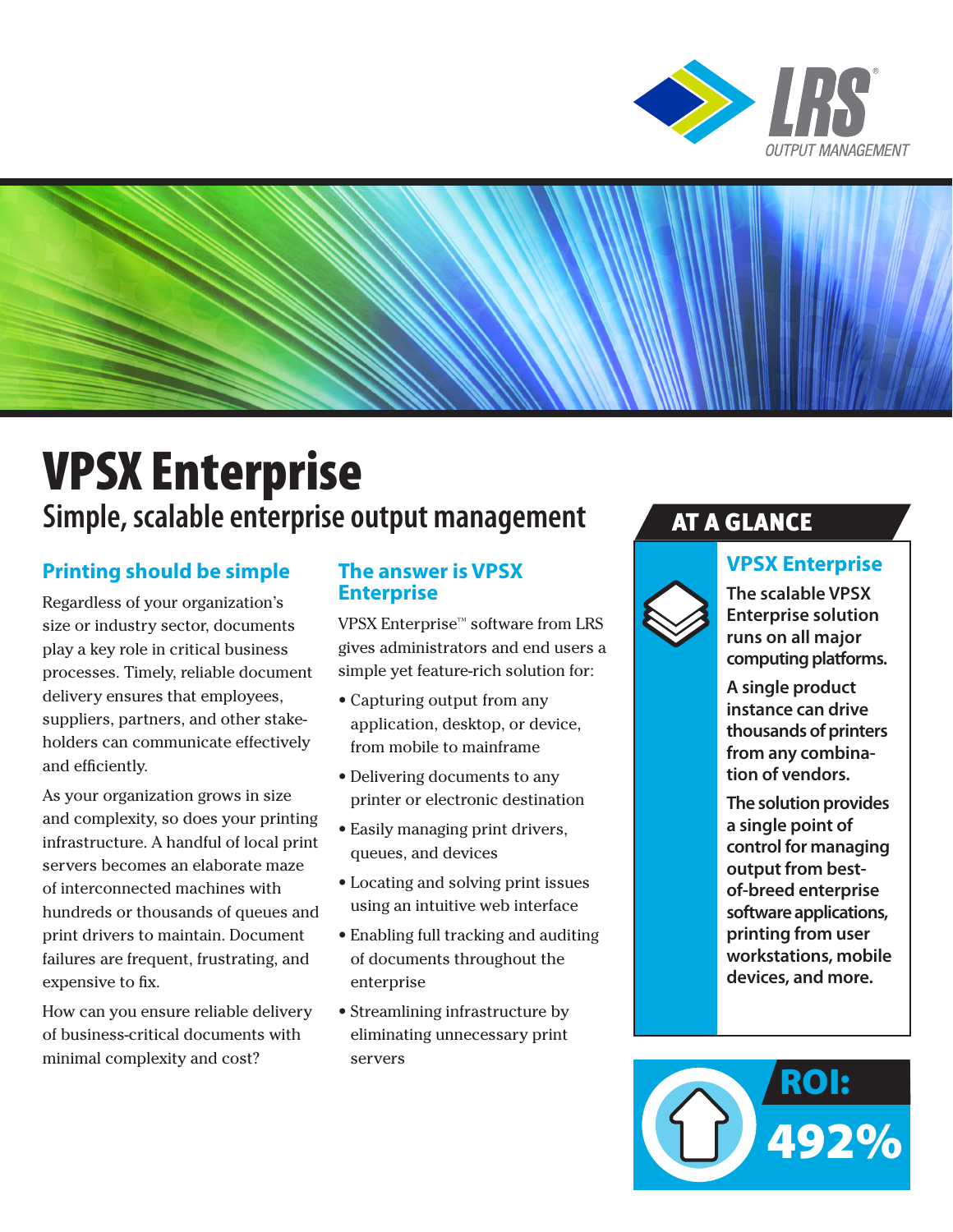## **VPSX Enterprise Software: Features & Benefits**

#### **FEATURES BENEFITS**

Centralized, scalable solution to replace many individual Windows® Print Servers

Efficient single process/multi-threaded design; single system can drive 1000's of printers without CPU or memory constraints

Automated print driver management and deployment

Web-based portal interface to enable user self-service (locate & define printers, etc.) Support for centralized, spool-based print management as well as Direct IP printing

Save money by eliminating redundant servers; manage more printers with fewer FTEs

Improved system stability and less downtime; frees up processing cycles for other applications and processes

Increased IT and user productivity

Fewer support calls; improve end-user productivity, mobility, and overall printing experience Better network bandwidth optimization for maximum stability and system performance

# 1>600

A global manufacturer eliminated more than 600 Windows Print Servers using LRS® software. Today, their VPSX Enterprise installation provides reliable document delivery from over 500 business systems to more than 30,000 printers. It also saves them over 3 million Euros per year.

**Scalable LRS® solutions run on all major enterprise computing platforms, including UNIX, Linux, Windows, and more. An efficient single process/multi-threaded design enables one VPSX® system to drive thousands of printers concurrently without experiencing CPU or memory constraints.** 

**Beyond this core functionality are a number of advanced features, including:**

#### Self-Service Printer Portal:

a customizable, web-based tool that gives users a simple, intuitive way to locate nearby print devices and select the ones they want to add to their desktops to enable printing.

#### Simplified print driver

management: lets administrators configure and deploy any and all print drivers from a simple, central tool, automatically managing updates to user workstations, local servers, etc.

#### Support for "serverless" user and application printing:

spool-based and direct IP printing capabilities let administrators optimize printing control/security and network traffic/bandwidth for remote sites.

## Optional Capabilities and Extension Products:

#### Mobile Connector for VPSX

**extension** enables the solution to handle printing from tablet computers, smartphones, and mobile devices running iOS, Android, and other operating systems.

#### Virtual Session Printer Agent

(VSPA) support makes it as easy to define printers, maintain drivers, and print from virtual desktops and virtual applications as it is from physical ones.

#### Output tracking and

accounting: integration with LRS' Innovate/Audit functions and 3rd-party tools help organizations track what is being printed, when, where, and by whom.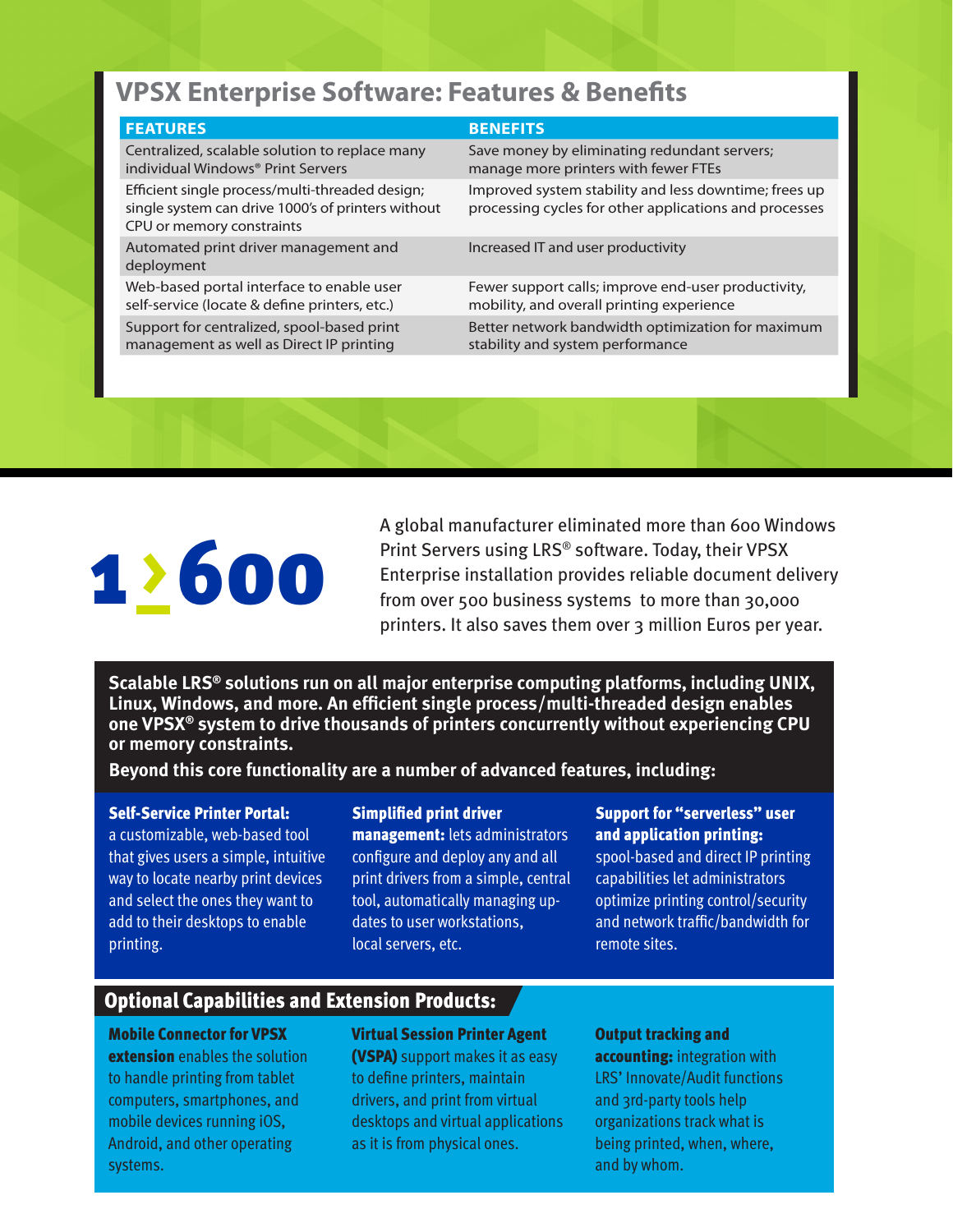## **Easy to implement. Easier to appreciate.**

LRS customers depend on VPSX Enterprise software for maximum performance with minimal end user and IT staff effort. Here are just a few examples of what customers are saying:

"Our implementation of VPSX was the fastest IT-project we have ever had. It's amazing how quick the implementation to 'go live' was." EUGEN BERCHTOLD, RI SOLUTION GMBH

"VPSX has allowed our group to spend less time fighting printing issues and more time addressing higher level tasks."

JAMES BRYANT, LENNOX INTERNATIONAL

"We don't have Windows print servers anymore for our EMR printing. It is all is wrapped up in the LRS product. This is a lot of complexity that is just made much simpler."

DON FOSEN, EDWARD-ELMHURST HOSPITAL

"LRS Output Management is a highly scalable, robust software for quality enterprise document process management with worldwide round the clock support as standard."

KLAUS DEIBEL, ROBERT BOSCH

### **Flexible, Scalable, Standards-Based Architecture**

Printers, applications, and computing platforms change over time. Your output management infrastructure should easily adapt to change, not create the need for more. That's why VPSX Enterprise software is platform-independent and hardwarevendor agnostic, letting you change your network over time without impacting document-related business processes.

What does that mean for your business? Our software helps you:

• Protect your existing investment in printers and other infrastructure by relying on industry standards like PCL, PJL, IPP, and PDF instead of vendor-specific technology

• Seamlessly migrate between various UNIX, Linux, Windows and other POSIX-compliant platforms with minimal impact on printer definitions and output devices



VPSX Enterprise software acts as a central point of control for all business-critical documents. Result? Improved IT and user productivity, over 490% ROI and a break even period of 10 months

• Save money by supporting all major device types and vendors, letting you negotiate hardware contracts based on price and business terms rather than proprietary technologies

• Greatly expand the number of print devices and users in your network without additional print servers, thereby minimizing cost and IT burden

The ability to support large numbers of output devices from a single point of control improves the productivity of end users and IT staff. A recent study showed that users of LRS output management software experienced an average five-year ROI of 492% and a breakeven period of 10 months.